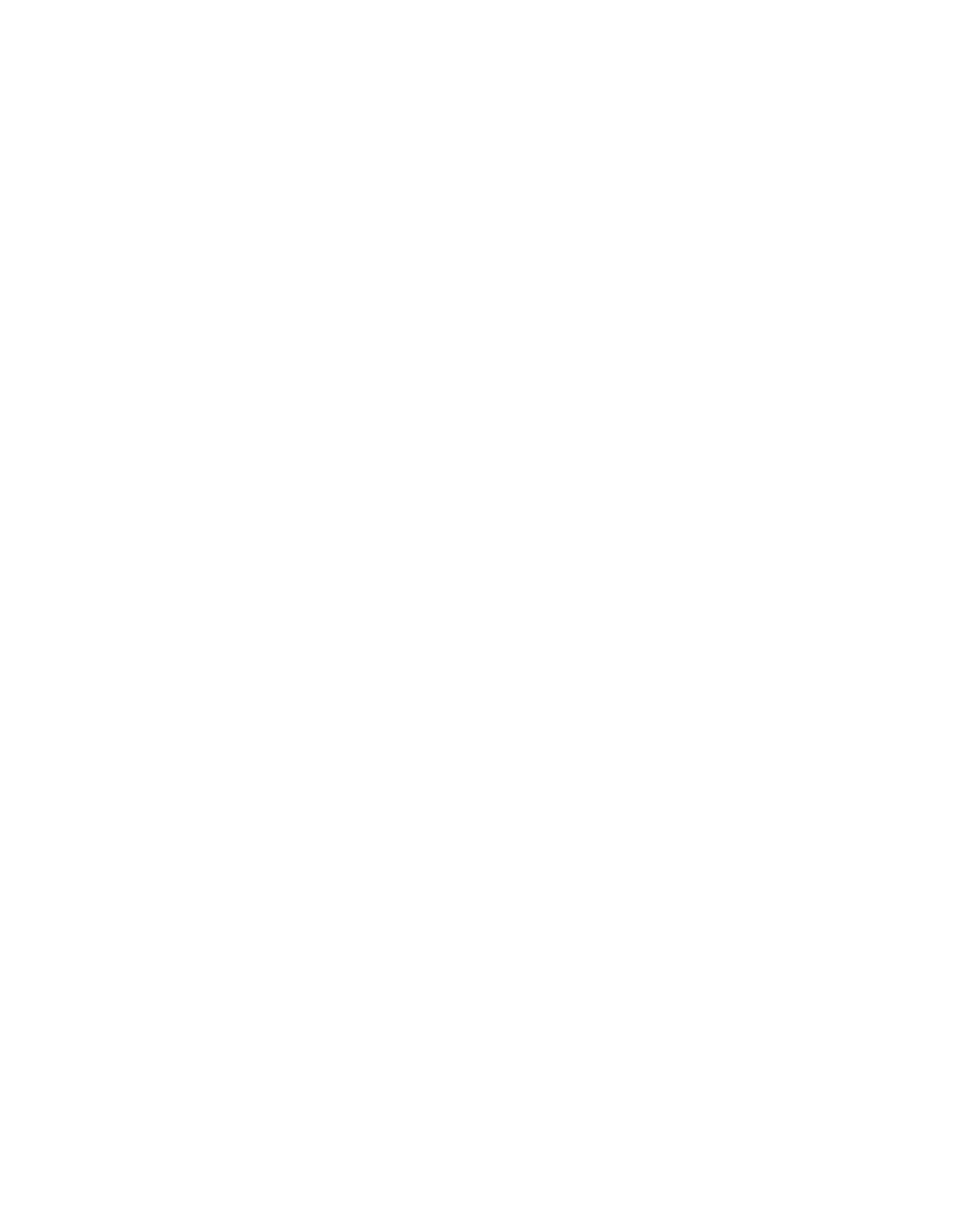| Waist coats/<br>sleeveless<br>jackets | Waistline,<br>buttock<br>length, thigh<br>length                     | <b>Black</b><br>colour for<br>suiting | 100%<br>polyester<br>spandex<br>135gsm | Waistcoat,<br>Short<br>sleeve,<br>Longline<br>sleeveless | 1 per<br>person |
|---------------------------------------|----------------------------------------------------------------------|---------------------------------------|----------------------------------------|----------------------------------------------------------|-----------------|
| <b>Skirts</b>                         | Formal<br><b>Pencil Skirt</b><br><b>Classic Skirt</b><br>Flare skirt | <b>Black</b><br>main<br>colour        | 100%<br>Polyester<br>186sgm            | Pencil<br>lined,<br>Classic,<br>flare skirt              | 3 per<br>person |
| Jersey                                | Cardigan                                                             | <b>Black</b>                          | Wool                                   | Knit                                                     | 1 per<br>Person |
| Coat                                  | Winter                                                               | <b>Black</b>                          |                                        | Melton<br>Coat lined                                     | 1per<br>person  |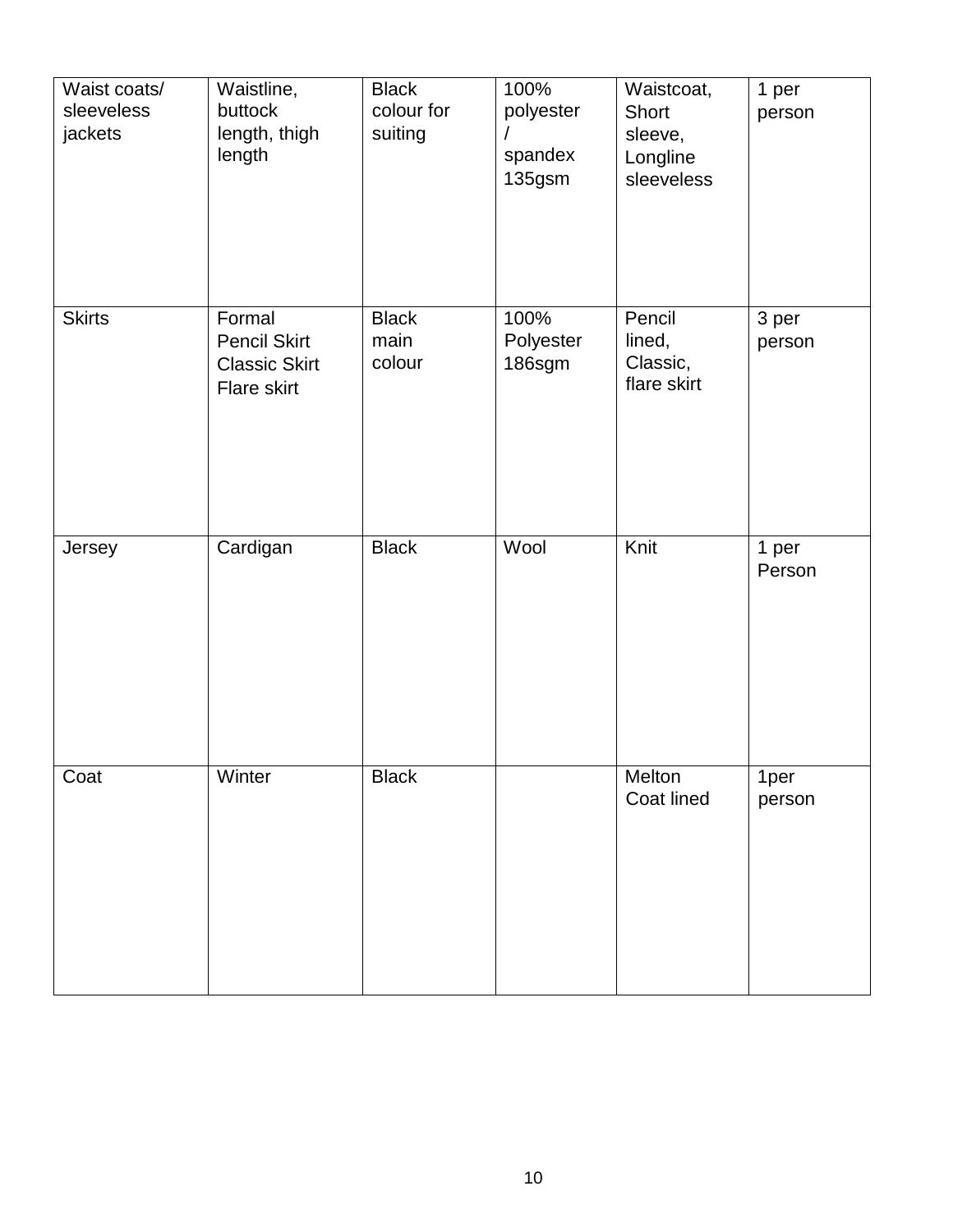| Scarves          | Carves                | Any of<br>the<br>following:<br>Cream<br>Baby blue,<br>White<br>Pink | 100%<br>polyester<br>135gsm | $\overline{2}$<br>per<br>person |
|------------------|-----------------------|---------------------------------------------------------------------|-----------------------------|---------------------------------|
| <b>Pricelist</b> | All<br>above<br>items |                                                                     |                             |                                 |

| <b>MALES UNIFORM</b>           |                                                                                    |                    |                                              |                           |                               |
|--------------------------------|------------------------------------------------------------------------------------|--------------------|----------------------------------------------|---------------------------|-------------------------------|
| <b>Item</b>                    | <b>Description</b>                                                                 | <b>Colour</b>      | <b>Fabric</b>                                | <b>Style</b><br>(variety) | Quantity                      |
| Formal Jacket,<br>Pants (suit) | Two-piece<br>professional<br>suit,<br>Marbled<br>twill weave<br>softener<br>finish | Black/Navy<br>suit | 100%<br>Polyester<br>186gsm                  | Plain                     | 2 per<br>person               |
| Pants casual                   | Chinos                                                                             | Brown/khakhi       | Cotton twill                                 | Plain                     | 3 per<br>person               |
| <b>Shirts Casual</b>           | <b>Branded</b>                                                                     | Khakhi             | 60% cotton<br>40% polyester<br>130gsm        |                           |                               |
| <b>Casual Jacket</b>           | <b>Branded</b>                                                                     | Khakhi             | Cotton                                       |                           | 1 per<br>person               |
| Golf T-Shirt                   | <b>Branded</b>                                                                     | White/khakhi       | 100%Double<br>mesmerised/<br>cotton          |                           | 2 per<br>person               |
| <b>Shirts Formal</b>           | <b>Branded</b>                                                                     | White/Blue         | 65% cotton<br>35%<br>Viscose<br>215gsm<br>11 |                           | 3 per<br>perso<br><b>CIED</b> |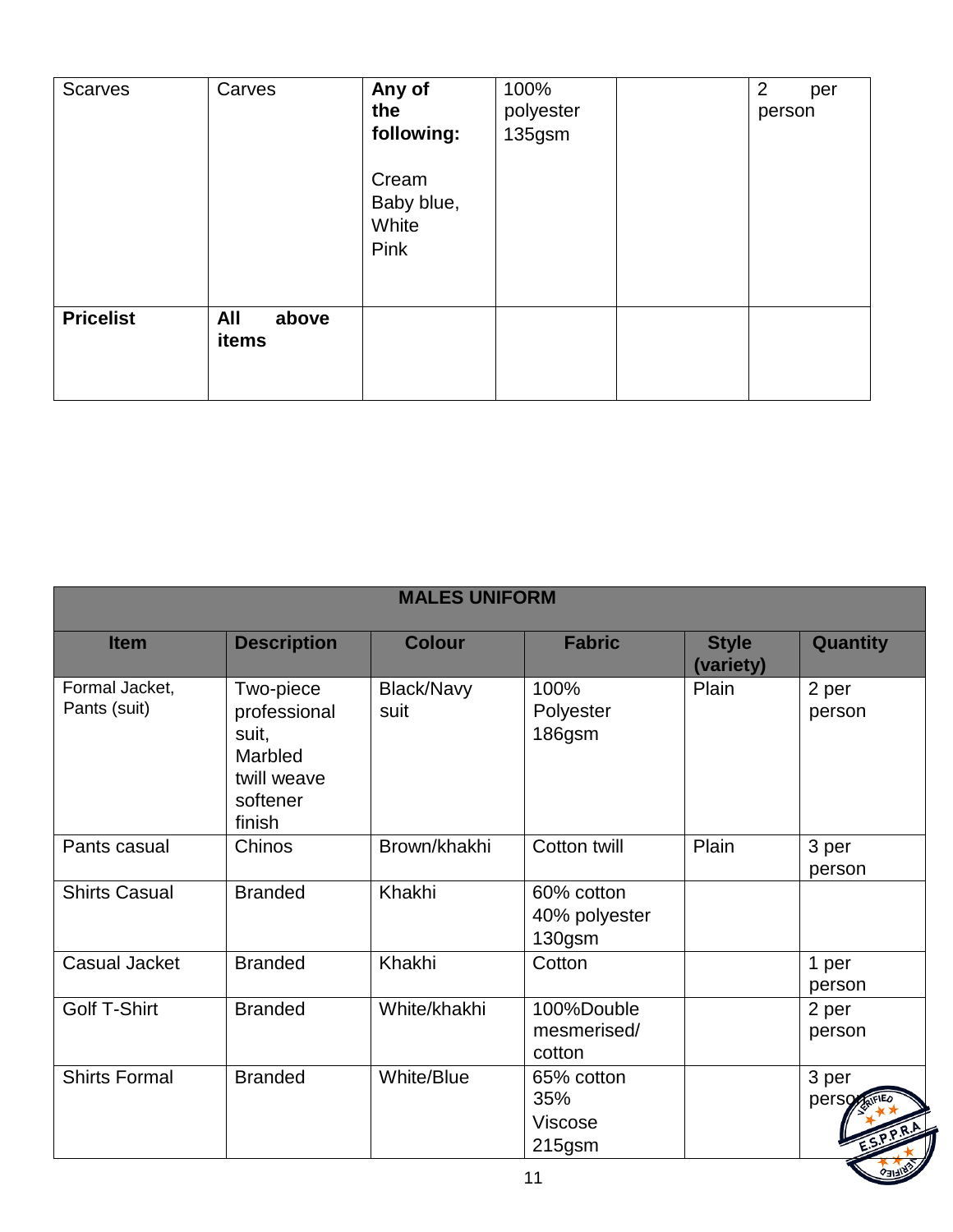| <b>Shoes</b>     | Smart<br>casual/Half<br>boot | Brown/black | Leather/<br>suede | Lace up | per<br>person |
|------------------|------------------------------|-------------|-------------------|---------|---------------|
| <b>Pricelist</b> | All above<br>items           |             |                   |         |               |

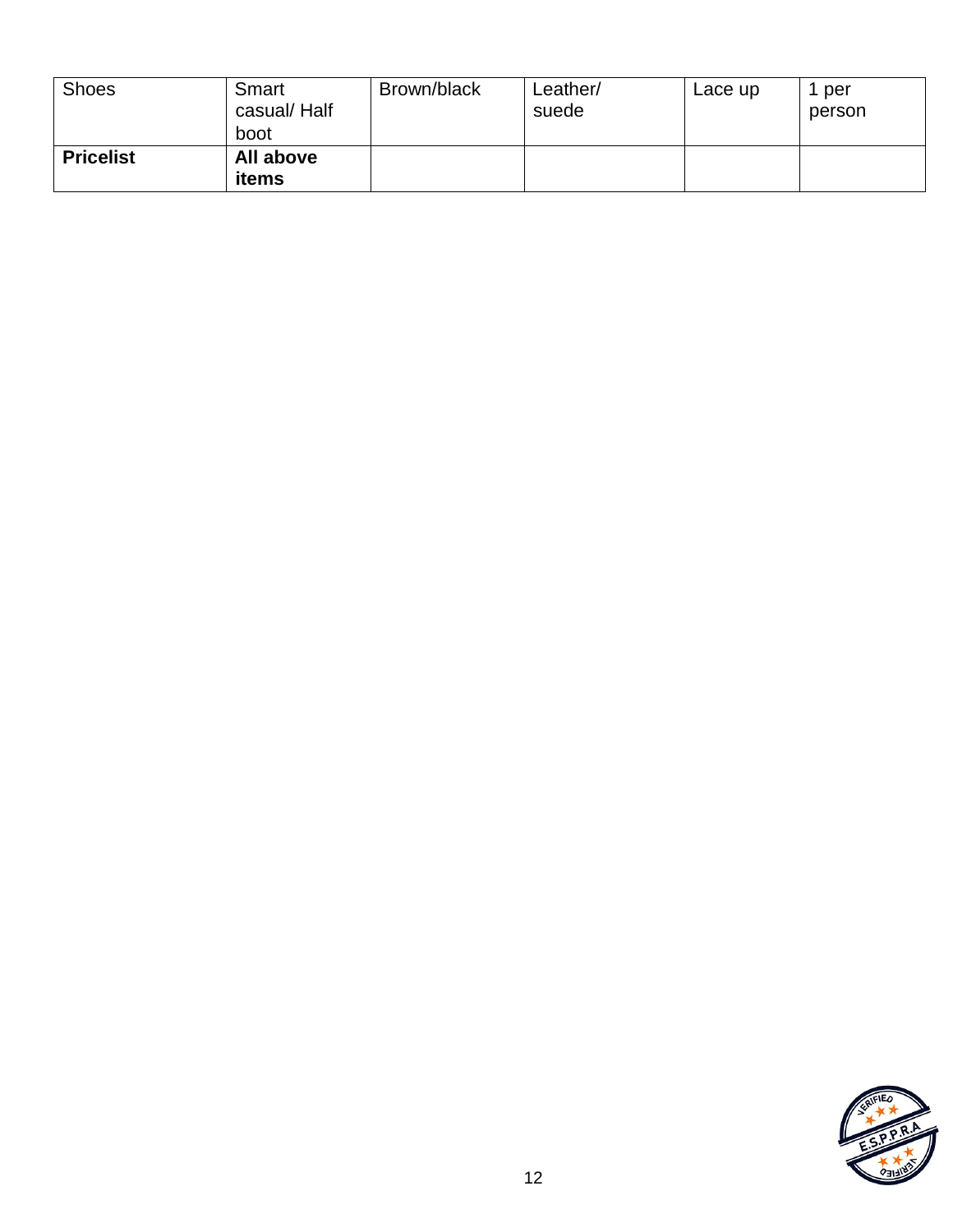| <b>DATA SHEET</b>                                                                                                    |  |  |  |  |  |
|----------------------------------------------------------------------------------------------------------------------|--|--|--|--|--|
| Name of the Client: FINCORP                                                                                          |  |  |  |  |  |
| Method of selection: Quality Basis                                                                                   |  |  |  |  |  |
| <b>Uniform</b><br>Tender Description:<br><b>Supply</b><br>2021/2022<br>Corporate<br>of                               |  |  |  |  |  |
| FIN_15092021                                                                                                         |  |  |  |  |  |
| Scope of work: Tenderers are to quote on the supply of uniform as per the                                            |  |  |  |  |  |
| tender listing as well as provide samples across all the different styles                                            |  |  |  |  |  |
| A compulsory pre-tender meeting will be held: No                                                                     |  |  |  |  |  |
| Date of & Time of Submission: 31 <sup>st</sup> May 2022, 12:00 Noon                                                  |  |  |  |  |  |
| Tender Opening Meeting: 31 <sup>st</sup> May, 12:05pm                                                                |  |  |  |  |  |
| Eligibility: This tender is open to local and international tenderers.                                               |  |  |  |  |  |
| Clarifications may be requested not later than 12 <sup>th</sup> May 2022                                             |  |  |  |  |  |
| The Contact Person for Clarifications and Samples is Mr. Zakhele Dlamini, tel:                                       |  |  |  |  |  |
| 2409 2000, email: zakheled@fincorp.co.sz<br>Tenderers are required to submit one original and one copy of the tender |  |  |  |  |  |
| document and following documents:                                                                                    |  |  |  |  |  |
| □ Certified Copy of a valid Trading License                                                                          |  |  |  |  |  |
| □ Original of a valid Tax Compliance Certificate                                                                     |  |  |  |  |  |
| $\Box$ Form J                                                                                                        |  |  |  |  |  |
| □ Certificate of Incorporation                                                                                       |  |  |  |  |  |
| □ Proof of SNPF Compliance Certificate or equivalent if outside Eswatini                                             |  |  |  |  |  |
| □ Proof of Labour Compliance or equivalent if outside Eswatini                                                       |  |  |  |  |  |
| □ Police Clearance or Affidavit of Non-Conviction for Company Directors                                              |  |  |  |  |  |
|                                                                                                                      |  |  |  |  |  |
| Taxes: Prices quoted must be inclusive of VAT where applicable                                                       |  |  |  |  |  |
| The currency to be used in the quotes is Eswatini Emalangeni                                                         |  |  |  |  |  |
| The tender submission address is: FINCORP, INTFUTFUKO BUILDING,                                                      |  |  |  |  |  |
| CORNER OF GWAMILE AND DABEDE STREET, SECOND FLOOR, MBABANE<br><b>Evaluation Criteria:</b>                            |  |  |  |  |  |
|                                                                                                                      |  |  |  |  |  |
| □ Trading Premises Availability<br>25                                                                                |  |  |  |  |  |
| 25<br>□ Company Experience                                                                                           |  |  |  |  |  |
| □ Past Performance of tenderer<br>10                                                                                 |  |  |  |  |  |
| □ Compliance to Specifications & Standards<br>25                                                                     |  |  |  |  |  |
| $\Box$ Availability & Authenticity of Documents<br>15                                                                |  |  |  |  |  |
|                                                                                                                      |  |  |  |  |  |
| <b>TOTAL 100</b>                                                                                                     |  |  |  |  |  |
|                                                                                                                      |  |  |  |  |  |
| Qualifying Score: 60% - Tenderers scoring below 60 points will be considered not                                     |  |  |  |  |  |
| to have the technical capacity or competence to complete the work. Only                                              |  |  |  |  |  |
| Tenderers achieving 60% or above will be ranked according to price. The                                              |  |  |  |  |  |
| most economically advantageous tender is the technically compliant tender<br>with the lowest price.                  |  |  |  |  |  |
| Successful tenderers will be included in the FINCORP database and purchase                                           |  |  |  |  |  |

Successful tenderers will be included in the FINCORP database and purchase orders will be issued to them as and when items are needed during the next 10 months from May 2022 to March 2023

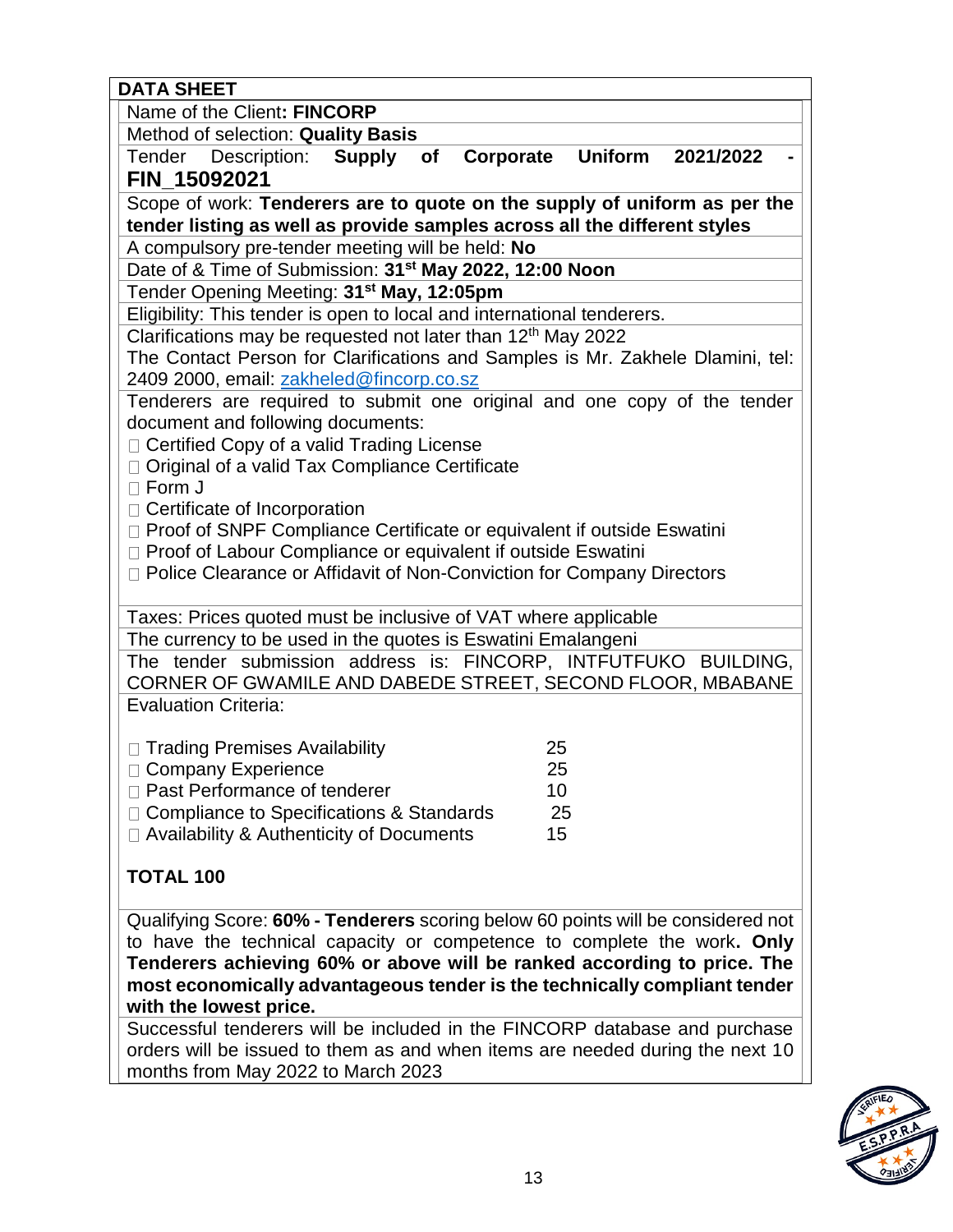# **CONTRACT TERMS AND CONDITIONS**

# **1. DEFINITIONS**

1.1 In this Contract, the following terms shall be interpreted as indicated:

a) "The Contract" means the agreement entered into between the

Procuring Entity and the Supplier, as signed by the parties, including all attachments and appendices thereto and all documents incorporated by reference therein. b) "The Contract Price" means the price payable to the Suppliers under the Contract for the full and proper performance of its contractual obligations.

c) "The Goods" means all of the materials which the Supplier is required to supply to the Procuring Entity under the Contract.

d) "The Services" Means those services ancillary to the supply of the Goods, such as transportation and insurance, and any other incidental services, such as installation, commissioning, provision of technical assistance, training, and other such obligations of the Supplier covered under the Contract.

e) "The Procuring Entity" means Fincorp

f) "The Supplier" means the individual or firm supplying the Goods under this Contract.

## **2. APPLICATION**

2.2 These Contract Terms and Conditions shall apply to the extent that they are not superseded by provisions of other parts of the Contract.

# **3. STANDARDS**

3.1 The Goods supplied under this Contract shall be new, unused and of the latest design and must conform to the highest standards and, when no applicable standard is mentioned, to the authoritative standards appropriate to the Goods' country of origin. Such standards shall be the latest issued by the concerned institution.

# **4. USE OF CONTRACT DOCUMENTS AND INFORMATION**

4.1 The Supplier shall not, without the Procuring Entity's prior written consent, disclose the Contract, or any provision thereof, or any specification, plan, drawing, pattern, sample, or information furnished by or on behalf of the Procuring Entity in connection therewith, to any person other than a person employed by the Supplier in the performance of the Contract. Disclosure to any such employed person shall be made in confidence and shall extend only so as may be necessary for purposes of such performance.

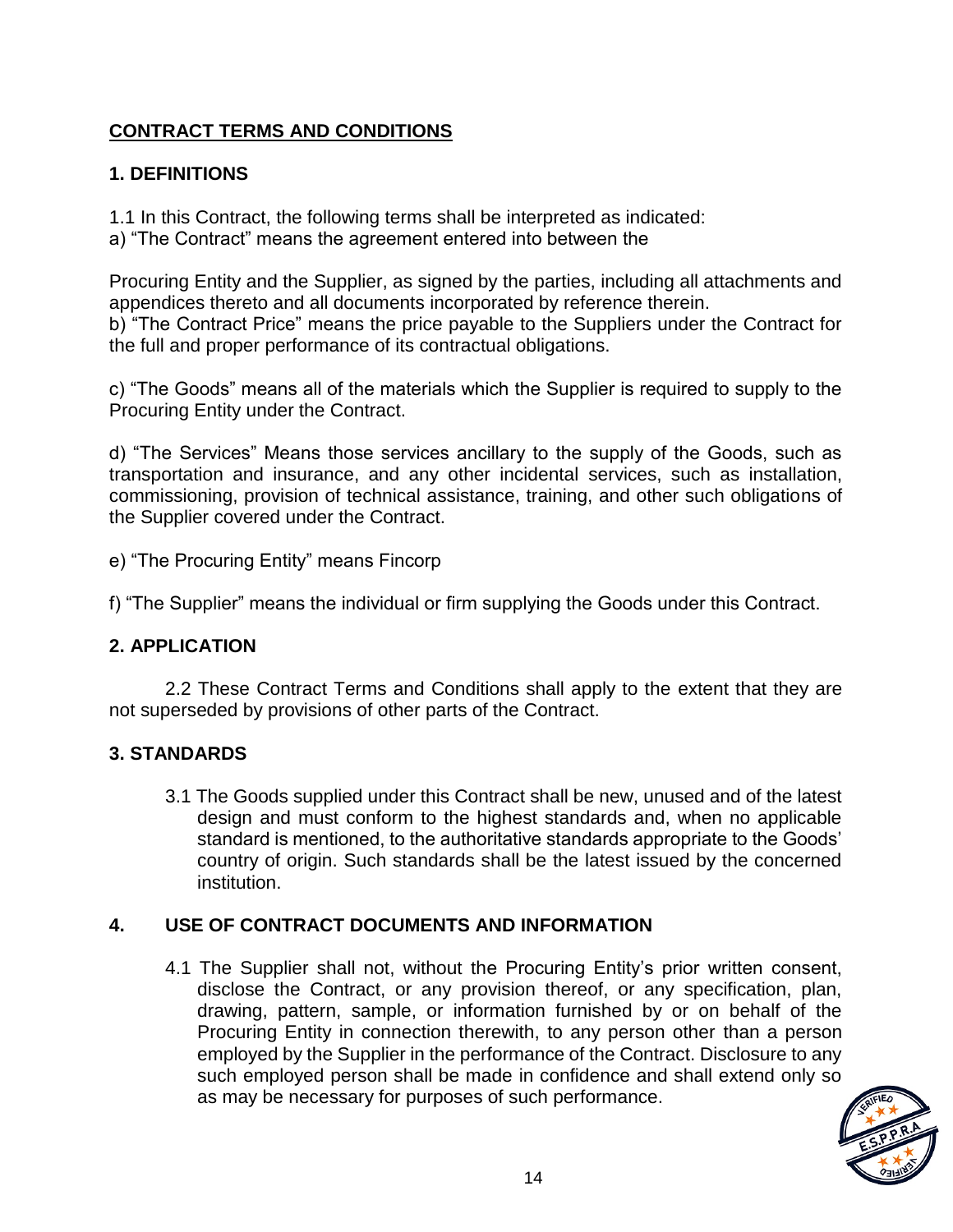- 4.2 The Supplier shall not, without the Procuring Entity's prior written consent, make use of any document or information enumerated in Clause 4.1 except for purposes of performing the Contract.
- 4.3 Any document, other than the Contract itself, enumerated in Clause 4.1 shall remain the property of the Procuring Entity and shall be returned (in all copies) to the Procuring Entity on completion of the Supplier's performance under the Contract if so required by the Procuring Entity.

## **5. PATENT RIGHTS**

5.1 The Supplier shall indemnify and hold harmless the Procuring Entity against all third-party claims of infringement of patent, trademark, industrial design, or intellectual property rights arising from use of the Goods or any part thereof.

## **6. PACKING**

- 6.1 The Supplier shall provide such packing of the Goods as is required to prevent their damage or deterioration during transit to their final destination, as indicated in the Contract. The packing shall be sufficient to withstand, without limitation, rough handling during transit and exposure to extreme temperatures, salt and precipitation during transit, and open storage. Packing case size and weights shall take into consideration, where appropriate, the remoteness of the Goods' final destination and the absence of heavy handling facilities at all points in transit.
- 6.2 The packing, marking, and documentation within and outside the packages shall comply strictly with such special requirements as shall be expressly provided for in the Contract, including additional requirements, if any, specified in any subsequent instructions given by the Procuring Entity.

## **7. DELIVERY AND DOCUMENTS**

7.1 Delivery of the Goods shall be made by the Supplier in accordance with the terms specified in the Schedule of Requirements. The details of shipping and/or other documents to be furnished by the Supplier shall be specified in the Contract.

## **8. INSURANCE**

8.1 The Goods supplied under the Contract shall be fully insured in a freely convertible currency against loss or damage incidental to manufacture or acquisition, transportation, storage, and delivery in the manner specified in the Contract.

## **9. TRANSPORTATION**

9.1 Where the Supplier is required under the Contract to deliver the Goods FCA, transport of the Goods and delivery into the custody of the carrier at the place named 16 by the Procuring Entity or other agreed point shall be arranged and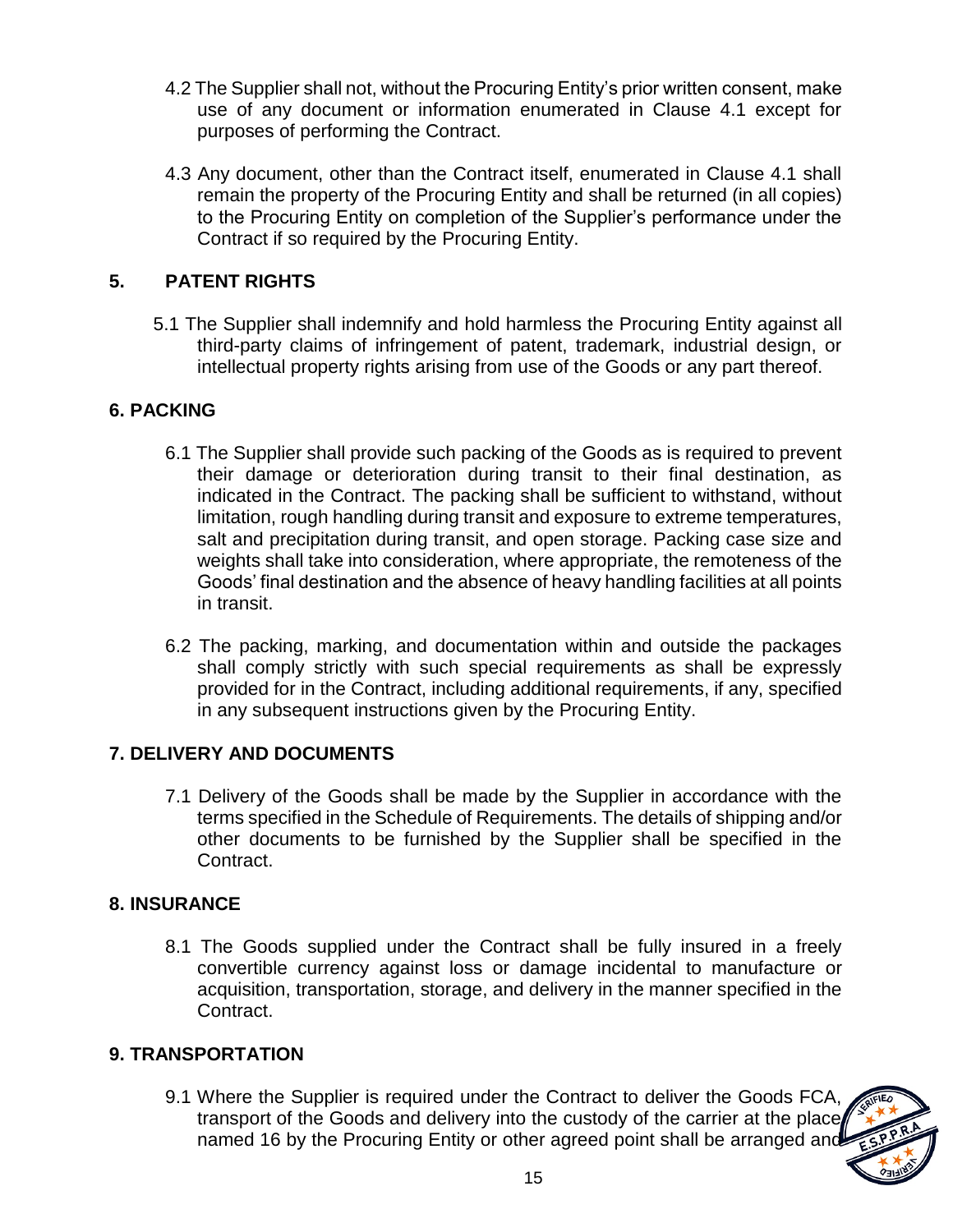paid for by the Supplier, and the cost thereof shall be included in the Contract Price.

- 9.2 Where the Supplier is required under the Contract to deliver the Goods CIP, transport of the Goods to the port of destination or such other named place of destination in Swaziland, as shall be specified in the Contract, shall be arranged and paid for by the Supplier, and the cost thereof shall be included in the Contract Price.
- 9.3 Where the Supplier is required under the Contract to transport the Goods to a specified place of destination within Swaziland, defined as the Project Site, transport to such place of destination in Swaziland, including insurance and storage, as shall be specified in the Contract, shall be arranged by the Supplier, and the related costs shall be included in the Contract Price.

## **10. WARRANTY**

- 10.1 The Supplier warrants that the Goods supplied under the Contract are new, unused, of the most recent or current models and that incorporate all recent improvements in design materials unless provided otherwise in the Contract. The Supplier further warrants that all Goods supplied under this Contract shall have no defect, arising from design, materials, or workmanship (except when the design and/or material is required by the Procuring Entity's specifications) or from any act or omission of the Supplier that may develop under normal use of the supplied Goods in the conditions prevailing in Swaziland.
- 10.2 This warranty shall remain valid for twelve (12) months after the Goods, or any portion thereof as the case may be, have been delivered to and accepted at the final destination indicated in the Contract, or for eighteen

(18) months after the date of shipment from the port or place of loading in the source country, whichever period concludes earlier, unless specified otherwise in the Special Conditions of Contract.

10.3 The Procuring Entity shall promptly notify the Supplier in writing of any claims arising under this warranty.

- 10.4 Upon receipt of such notice, the supplier shall, within the period specified and with all reasonable speed, repair or replace the defective Goods or parts thereof, without costs to the Procuring Entity.
- 10.5 If the Supplier, having been notified, fails to remedy the defect(s) within the period specified in the Special Conditions of Contract, the Procuring Entity may proceed to take such remedial action as may be necessary at the Supplier's risk and expense and without prejudice to any other rights which the Procuring Entity may have against the Supplier under Contract.

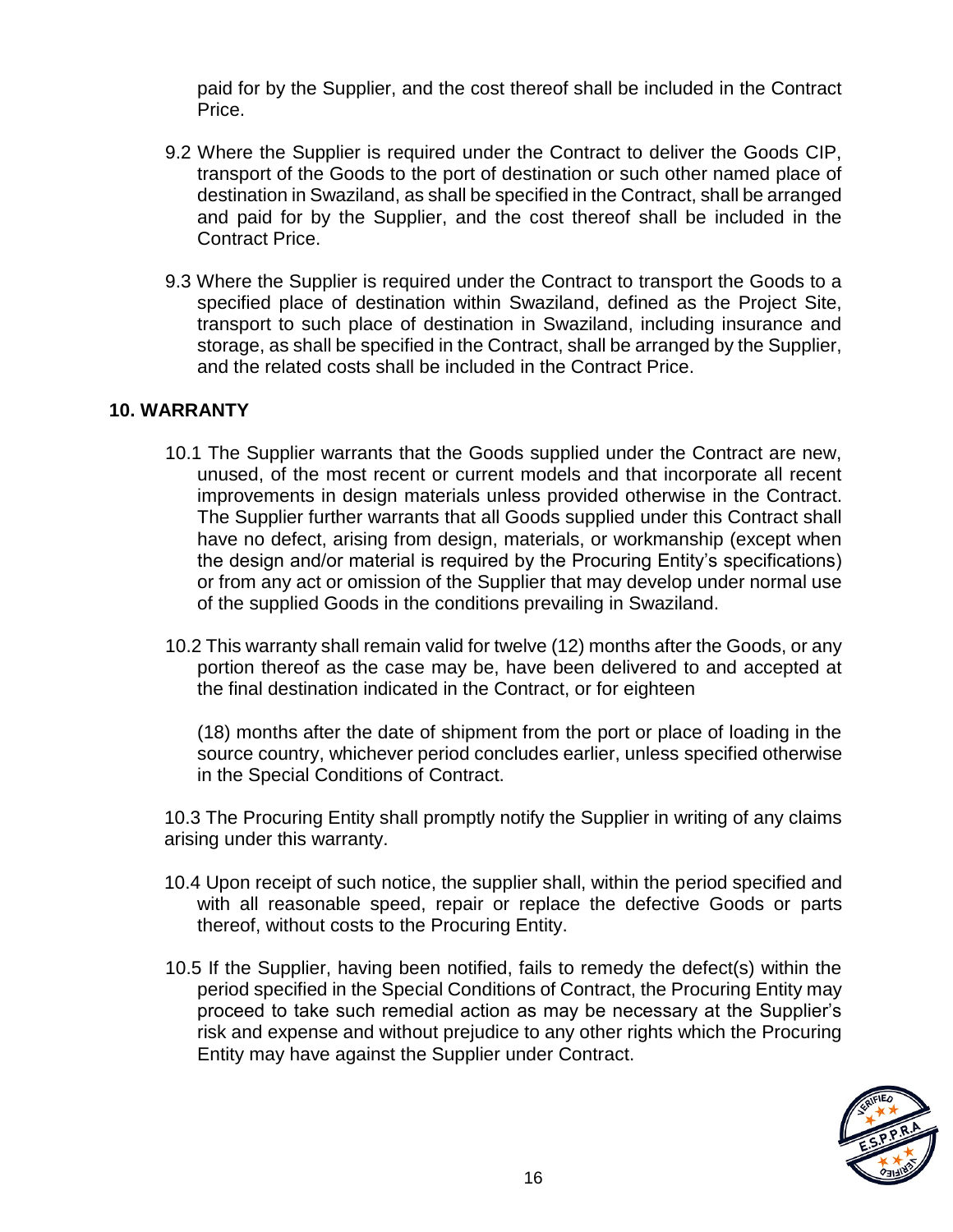## **11. PAYMENT**

11.1 The method and conditions of payment to be made to the Supplier under this Contract shall be specified in the Contract document.

- 11.2 The Supplier's request(s) for payment shall be made to the Procuring Entity in writing, accompanied by an invoice describing, as appropriate, the Goods delivered and Services performed, and upon fulfilment of other obligations stipulated in the Contract.
- 11.3 Payment shall be made promptly by the Procuring Entity, but in no case later than thirty (30) days after submission of an invoice or claim by the Supplier unless otherwise stated in the Contract.

## **12. PRICES**

- 12.1 Prices charged by the Supplier for Goods delivered and Services performed under the Contract shall not vary from the prices quoted by the Supplier in its tender.
- 12.2 All such prices shall be valid and fixed for a period of one (1) year.

## **13. CHANGE ORDERS**

13.1 The Procuring Entity may at any time, by a written order given to the Supplier, make changes within the general scope of the Contract in any one or more of the following:

a) drawings, designs or specifications, where Goods to be furnished under the Contract are to be specifically manufactured for the Procuring Entity.

- b) the method of shipment or packing;
- c) the place of delivery; and/or
- d) the Services to be provided by the Supplier.
- 13.2 If any such change causes an increase or decrease in the cost of, or the time required for, the Supplier's performance of any provisions under the Contract. An equitable adjustment shall be made in the Contract price or delivery schedule, or both, and the Contract shall accordingly be amended. Any claims by the Supplier for adjustment under this clause must be asserted within thirty (30) days from the date of the Supplier's receipt of the Procuring Entity's change order.

#### **14. CONTRACT AMENDMENTS**

14.1 Subject to Clause 13, no variation in or modification of the terms of the contract shall be made except by written amendment signed by the parties.

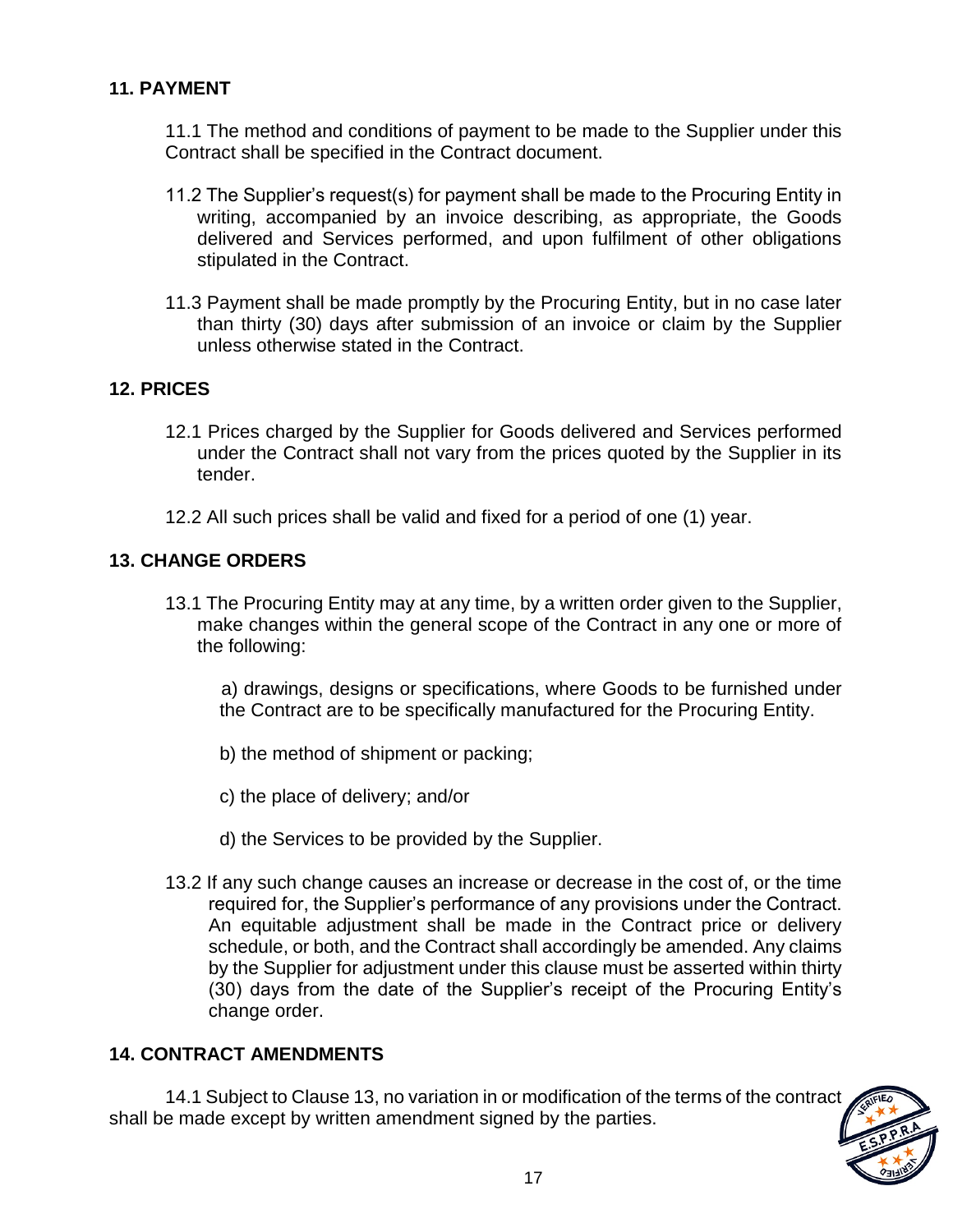## **15. ASSIGNMENT**

15.1 The Supplier may not assign, in whole or in part, its obligation to perform under this Contract except with the Procuring Entity's prior written consent.

#### **16. SUBCONTRACTS**

16.1 The supplier may not enter into any subcontract for performance hereunder unless the Procuring Entity shall have previously consented in writing to such consent or in the Contract, relieve the Supplier from any liability or obligation under the Contract.

## **17. DELAYS IN THE SUPPLIER'S PERFORMANCE**

- 17.1 Delivery of the goods and performance of services shall be made by the Supplier in accordance with the time schedule prescribed by the Procuring Entity.
- 17.2 If at any time during performance of the contract, the supplier or its subcontractor(s) should encounter conditions impending timely delivery of the Goods and Performance of Services, the supplier shall promptly notify the Procuring Entity in writing of the fact of the delay, its likely duration and its cause(s). As soon as practicable after receipt of Suppliers' notice, the Procuring Entity shall evaluate the situation and may at its discretion extend the Supplier's time of performance, with or without liquidated damages, in which case the extension shall be ratified by the parties by amendment of the contract.
- 17.3 Except as provided under Clause 24, a delay by the Supplier in the Performance of its delivery obligations shall render the Supplier liable to the imposition of liquidated damages pursuant to Clause 18, unless an extension of time is agreed upon pursuant to Clause 17.2 without the application of liquidated damages.

#### **18. LIQUIDATED DAMAGES**

18.1 Subject to Clause 17, if the Supplier fails to deliver any or all of the Goods or perform the services within the period(s) specified in the contract, the Procuring Entity shall, without prejudice to its other remedies under the Contract, deduct from the contract price, as liquidated damages, a sum equivalent to the 20%(percent) of the delivery price of the delayed goods or unperformed services for each week or part thereof of delay until actual delivery or performance, up to a maximum deduction of 60% (percent). Once the maximum is reached, the Procuring Entity may consider termination of Contract.

#### **19. TERMINATION FOR DEFAULT**

19.1 The Procuring entity without prejudice to any other remedy for breach of Contract, by written notice of default sent to the Supplier, may terminate this contract in whole or in part:

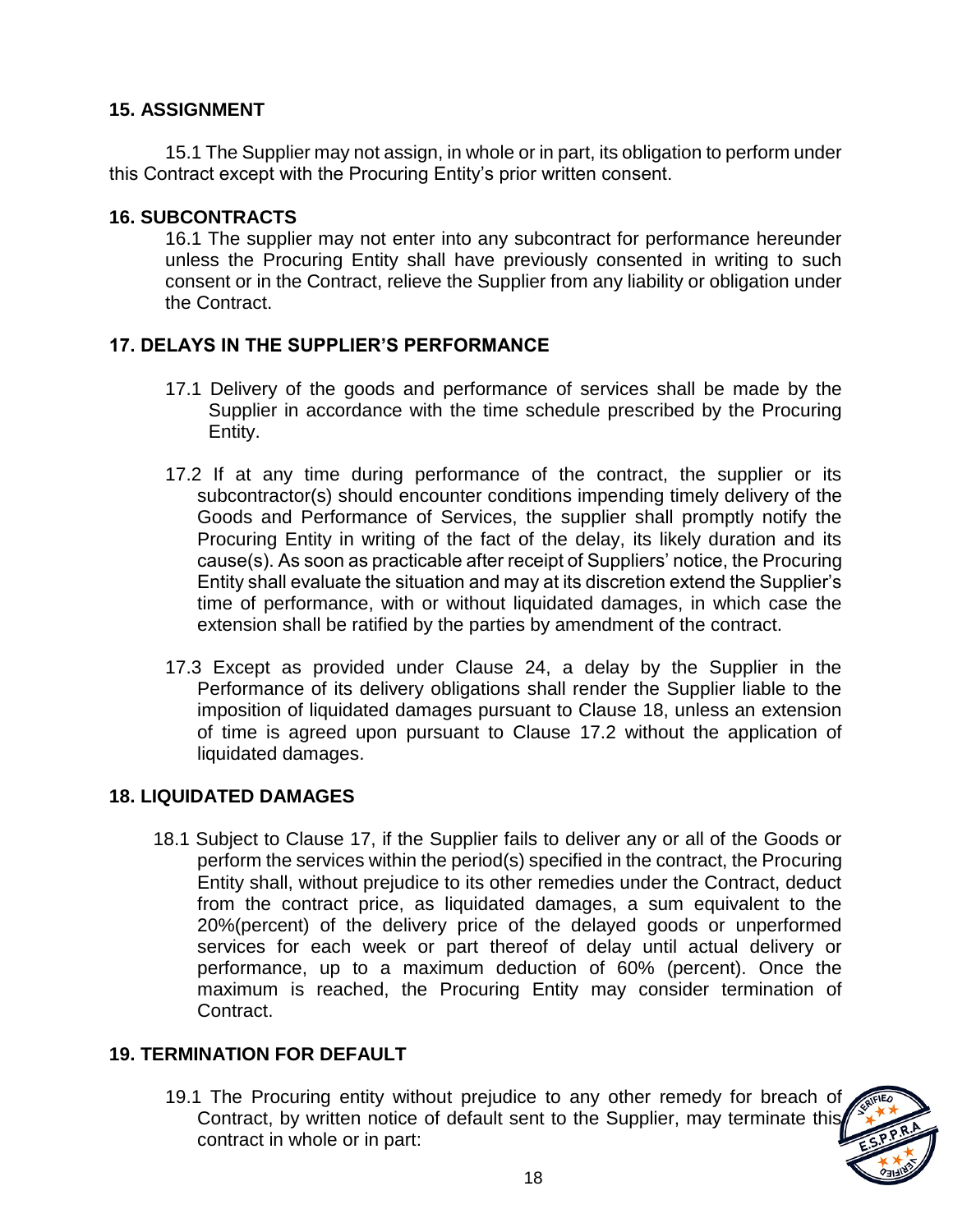- a) If the supplier fails to deliver any or all of the goods within the period specified in the contract, or within any extension thereof granted by the procuring entity pursuant to Clause 17; or
- b) If the supplier fails to perform any other obligation(s) under the contract.
- 19.2 In the event the Procuring entity terminates the contract in whole or in part, pursuant to clause 18.1, the Procuring Entity may procure, upon such terms and in manner as it deems appropriate, goods or services similar to those undelivered, and the supplier shall be liable to the procuring Entity for any excess cost for such similar goods or services. However, the supplier shall continue performance of the contract to the extent not terminated.

## **20. FORCE MAJEURE**

- 20.1 Notwithstanding the provision of Clause 17, 18 and 19, the supplier shall not be liable for liquidated damages or termination for default if and to the extent that it's delay in performance or other failure to perfume its obligation under the contract is the result of Force Majeure.
- 20.2 For purposes of this Clause, "Force Majeure" means an event beyond the control of the supplier and not involving the supplier's fault or negligence and not foreseeable. Such events may include but are not restricted to, acts of Procuring Entity in its sovereign capacity, wars or revolutions, fires, floods, epidemics, quarantine restrictions, and freight embargoes.
- 20.3 If a Force Majeure situation arises, the Supplier shall promptly notify the Procuring Entity in writing of such condition and the cause thereof. Unless otherwise directed by the Procuring Entity in writing, the Supplier shall continue to perfume its obligation under the contract as far as is reasonably practical, and shall seek all reasonable alternative means for performance not prevented by the force majeure event.

## **21. TERMINATION FOR INSOLVENCY**

21.1 The procuring Entity may at any time terminate the Contract by giving written notice to the Supplier if the Supplier becomes bankrupt or otherwise insolvent. In this event, termination will be without compensation to the Supplier, provided that such termination will not prejudice or affect any right of action or remedy which has accrued or will accrue thereafter to the Procuring Entity.

## **22. RESOLUTION OF DISPUTES**

22.1 The Procuring entity and the Supplier shall make every effort to resolve amicably by direct informal negotiation any disagreement, disputes, or claim arising out of or in connection with the contract or the breach, termination, or validity thereof.

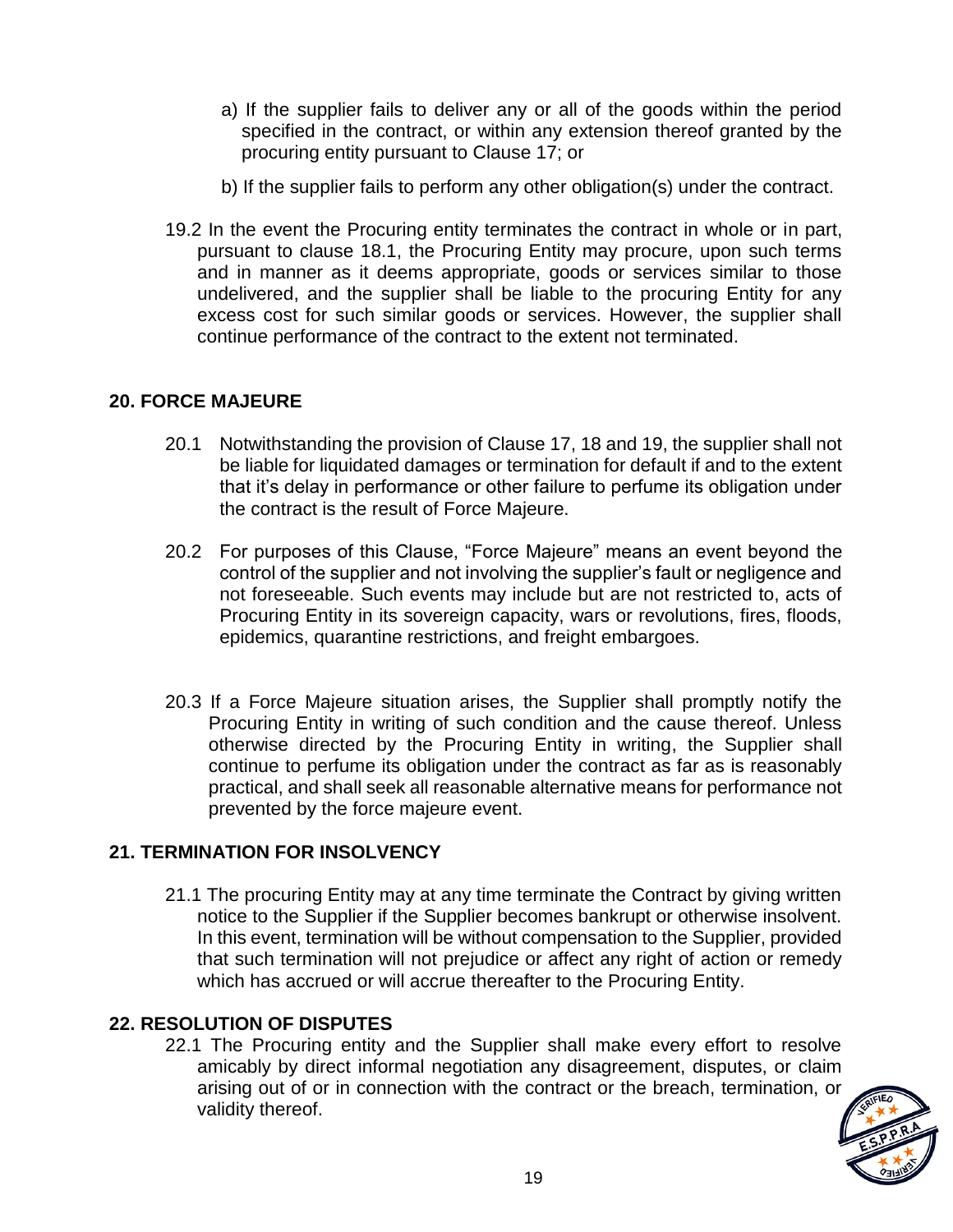22.2 If, after thirty (30) days from the commencement of such informal negotiations, the Procuring Entity and the Supplier have failed to negotiate such an amicable settlement, any dispute, controversy, or claim arising out of or in connection with this contract, or the breach, termination, or validity thereof, either party may require that the dispute be referred for resolution by final and binding arbitration.

22.3 The arbitrator shall determine the matters in dispute in accordance with the laws in effect in Eswatini.

22.4 All notices to be given in connection with the arbitration shall be in writing and shall be effective upon receipt.

## **23. APPLICABLE LAW**

23.1 The contract shall be interpreted in accordance with the laws and regulations in effect in the Kingdom of Eswatini.

## **24. NOTICES**

24.1 Any notice given by one party to the other pursuant to this contract shall be sent to the other party in writing by personal delivery, mail, or e-mail of facsimile and, if by e-mail or facsimile, confirmed in writing to the other party's address specified in the special conditions of contract. Each party may change such address by notice to the other party.

## **25. TAXES AND DUTIES**

25.1 The Supplier shall be entirely responsible for all taxes, stamp duties, license fees, and other such levies incurred or imposed until delivery of the contracted Goods to the Procuring Entity.

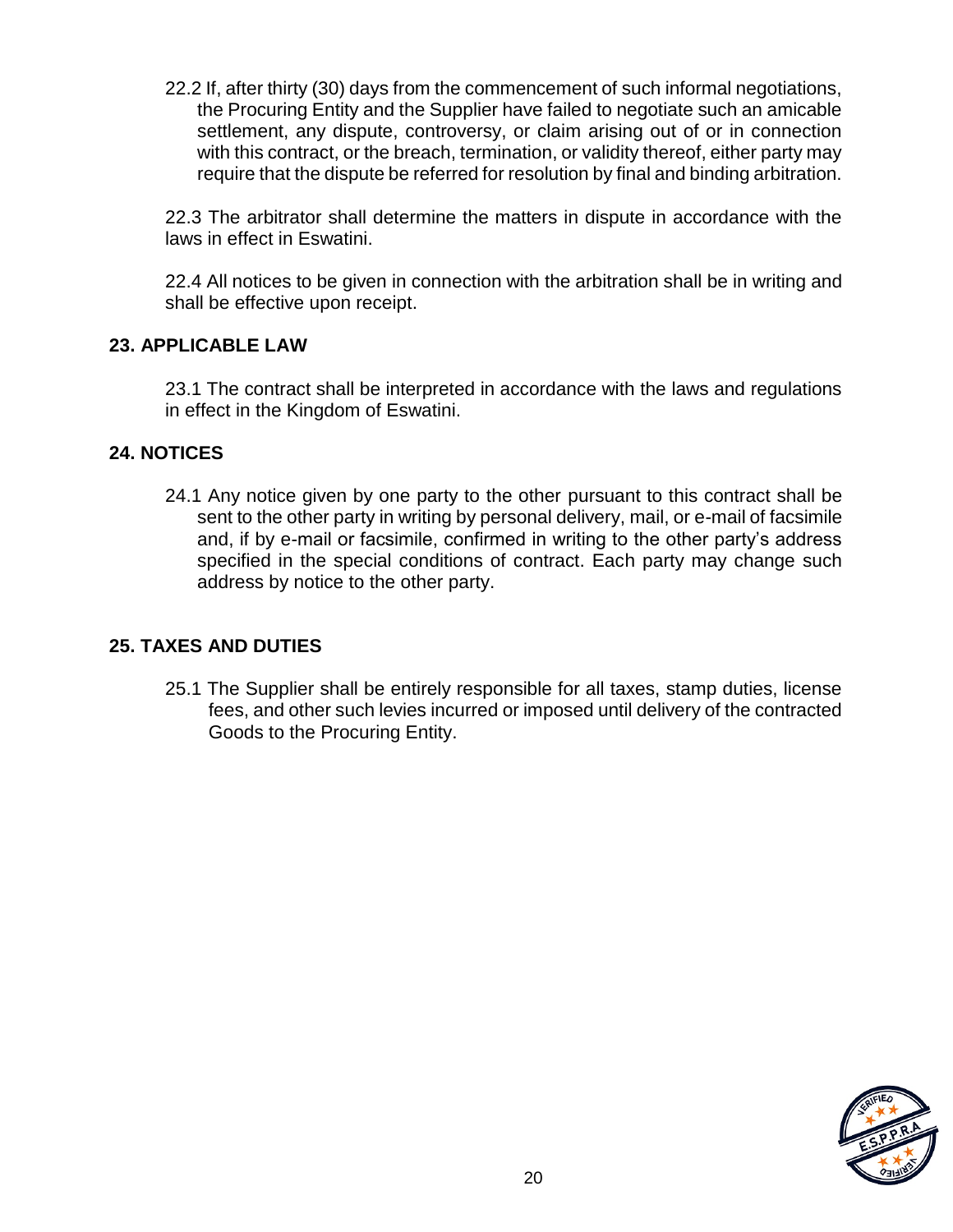## ANNEXURE 1: BID SUBMISSION FORM

\_\_\_\_\_\_\_\_\_\_\_\_\_\_\_\_\_\_\_\_\_\_\_\_\_\_\_\_\_\_\_\_\_\_\_\_\_\_\_\_\_\_\_\_\_\_\_\_\_\_\_\_\_\_\_\_\_\_\_\_\_\_\_\_\_\_\_\_\_\_ *INote to Tenderers: This Bid Submission Form should be on the letterhead of the Company* 

*and should be signed by a person with the proper authority to sign documents that are binding on the entity.* 

*It should be included by the tenderer with the submitted tender.]* 

[>>>Date>>>]

Procurement Reference No: [>>>insert Tender number>>>]

#### To: **The Chairperson FINCORP Tender Committee P.O. Box 6099 Mbabane**

Dear Sirs:

We, the undersigned, declare that:

(a) We offer to provide the service for [>>insert a brief description of the tender>>] in conformity with your invitation to tender;

(b) The schedule of prices of our proposal is attached.

(c) Our tender shall be valid for a period of [>>specify the number of calendar days>>] days from the

date fixed for the tender submission deadline in accordance with the Tender, and it shall remain

binding upon us, subject to any modifications resulting from negotiations, and may be accepted at

any time before the expiration of that period;

|          |        | (d) We understand that you are not bound to accept any proposal that you receive; |
|----------|--------|-----------------------------------------------------------------------------------|
| Dated on | day of | [insert date of signing]                                                          |

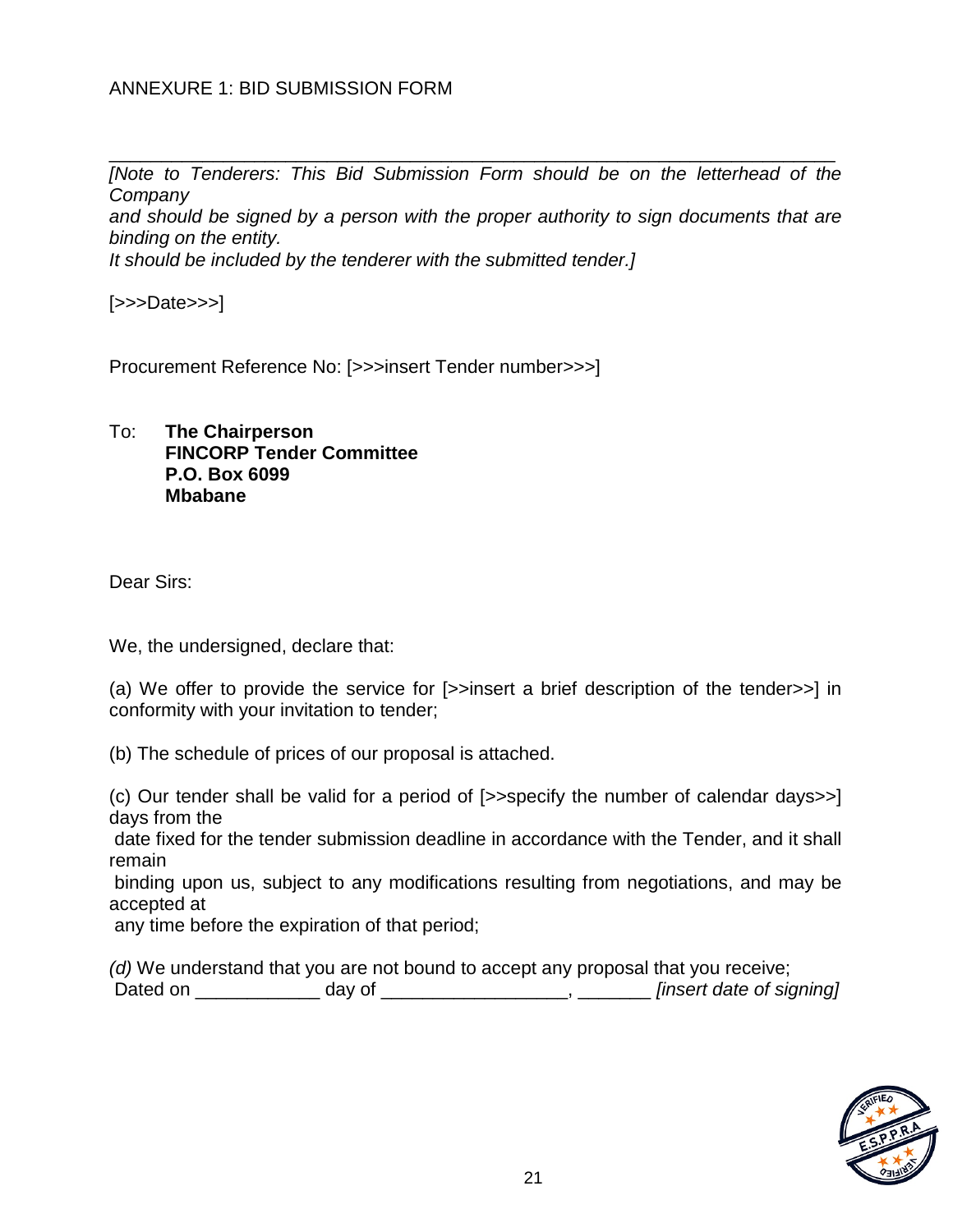Name: *[insert complete name of person signing the proposal]* 

In the capacity of *[insert legal capacity of person signing the proposal]* Signed : *[signature of person whose name and capacity are shown above]* 

Duly authorised to sign the tender for and on behalf of: *[insert complete name of Tenderer]*